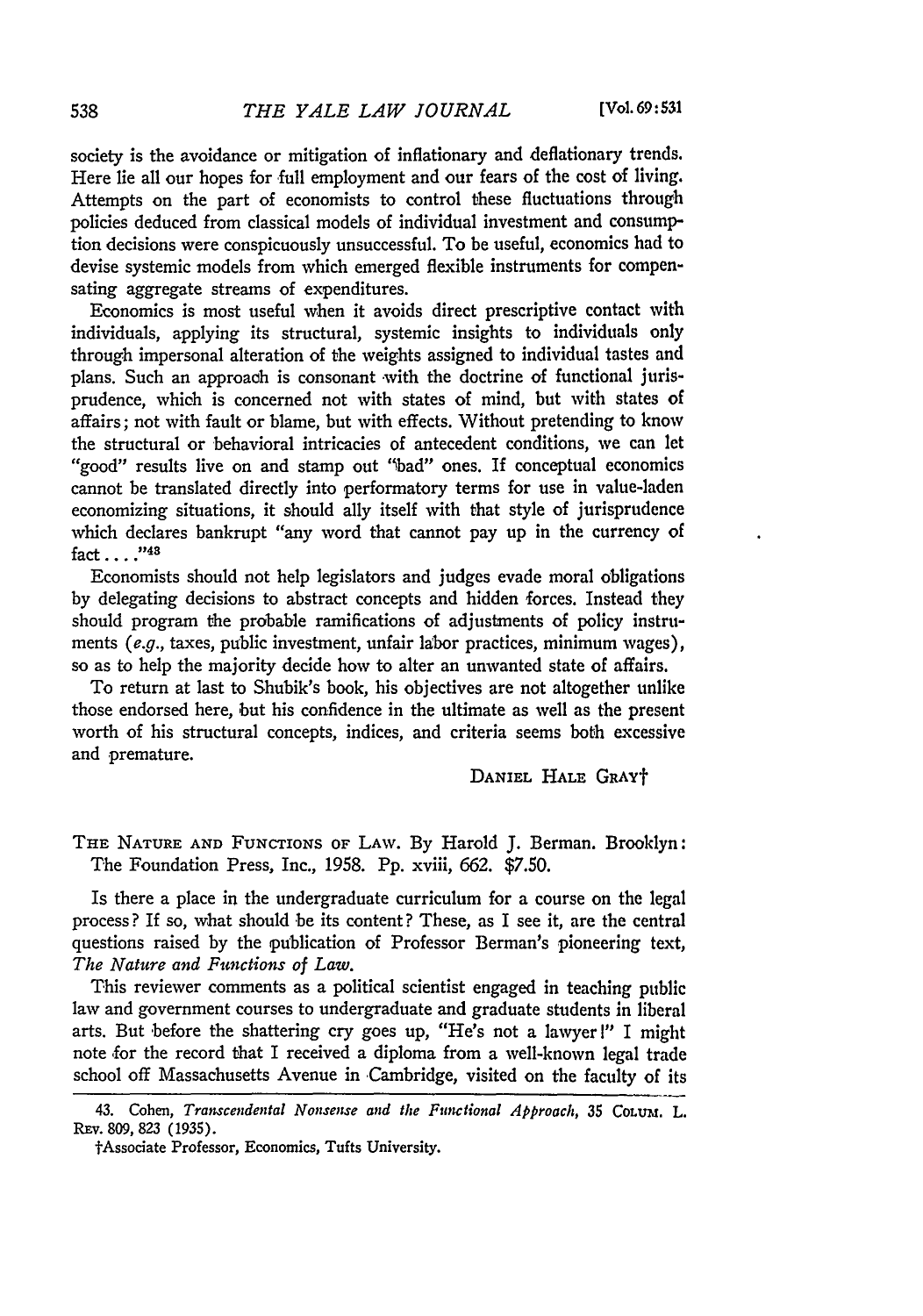sister institution fronting Wall Street in New Haven, and have been initiated into the solemn company of the District of Columbia Bar. Thus, if I misunderstand the noble purposes of both law and liberal arts, it is not from a failure of exposure to either.

Courses dealing with law have been a standard item in the undergraduate curriculum for many decades. Departments of Political Science usually offer constitutional, administrative, and international law, and some teach jurisprudence. Departments of History provide studies of the constitutional and legal histories of particular countries or cultures. Anthropologists teach "Law in Primitive Societies" and Philosophy Departments rarely omit a course in some aspect of legal theory. Economics Departments and Schools of Industrial Relations give labor law, while Business Schools feature assorted offerings on contract law, law of business associations and the like. These are all courses dealing with small-"I"-law, or the law of something. What Professor Berman wants taught is capital-"L"-Law, or, as law students quickly learn to intone reverentially, "the Law"----the total mystery, from seamless web to "solemn Ass."

A course of this kind, listed variously as "Law and Society," "The Legal Process," or "The Growth of the Law," has appeared in a number of leading universities in recent years. At times, as at Harvard and Yale, the course has been taught by law professors. If I sense at least a part of their primary motivations, these law professors mix a missionary zeal to spread the message of the Law as Philosopher-King in the heathen clime of the college with a bit of personal hunger for the broader intellectual atmospheres of the Arts School, the opportunity it provides to speculate about problems of philosophy, politics, and history without having to sandwich these in, somewhat guiltily, among the daily bread-and-butter sessions of the Law School. And, to put it frankly, when it comes to probing the *fundamentals* of "the *Law,"* law students are not as lively and as adventurous a group to teach as the good undergraduates. In other instances, the course on "the Law" has been given by political scientists. My colleagues, I observe, often undertake this mission because they feel it grossly unfair that law faculties should have a monopoly on the fun of playing Socrates, although it must be noted that the political scieatists rarely know what it is to face the cup of hemlock that a crack law school class can thrust forward in the midst of a daily dialogue on a fine point of law.

Professor Berman, a member of the faculty of the Harvard Law School, has taught courses on the Law at Harvard College and M.I.T., and has conducted an experimental seminar in legal method for younger faculty members in the social sciences. From this experience, he is convinced that "a basic understanding of the nature and functions of **law** is by no means inaccessible to the non-lawyer, and **. . .** can be of the greatest interest and value", to college students. The trouble with existing Law courses, Berman states in his

**<sup>1.</sup> P. iv.**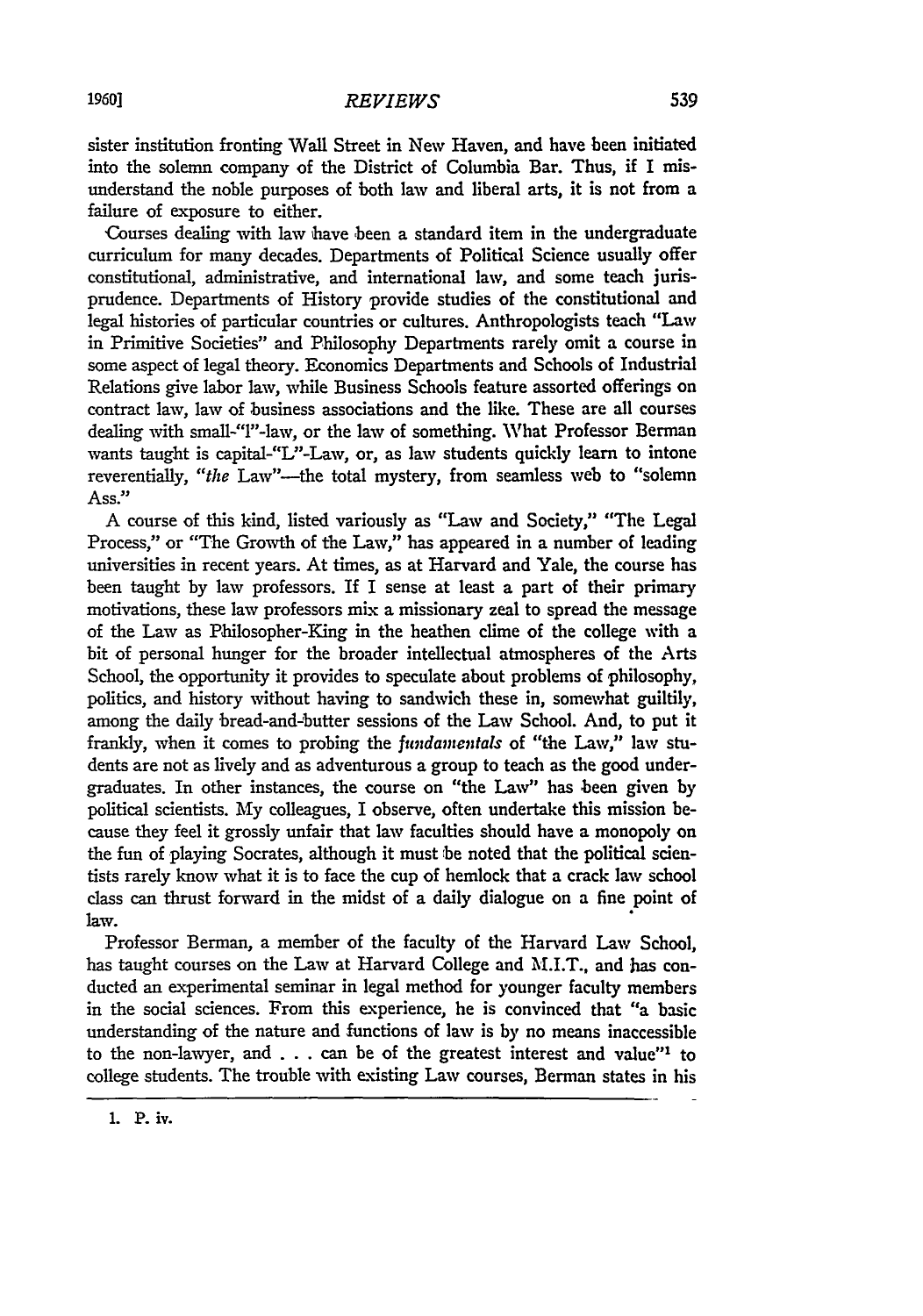preface, is that the instructor must choose at present between bad texts or his own set of readings.

Books written for laymen which attempt to present an overall picture of the legal system are usually either too technical or not technical enough, and in any case are not suitable as textbooks for a course. As a result each instructor has tended to compile his own special selection of readings. While this diversity of approach 'has certain advantages, there is also a need for a common effort toward creating a common discipline, through which the benefits of diverse experience may be shared.<sup>2</sup>

Berman's contribution toward a common curriculum is divided into four sections. In Part One, "Law as a Process of Resolution of Disputes: Illustrations From Civil and Criminal Procedure," and Part Two, "Law as a Process of Maintaining Historical Continuity and Doctrinal Consistency: Illustrations From the Development of Doctrines of Manufacturer's Liability in Tort," Berman has assembled a nice set of original essays, case materials and edited articles. His technique of orienting the student into the subject is concrete enough to hold their interest while speculative enough to fire their minds. I particularly like the choice of the manufacturer's tort liability problem because it shows the concepts of common law growth, change, and search for continuity. In Part Three, "Law as a Process of Facilitating and Protecting Voluntary Arrangements: Illustrations From Judicial Remedies for Breach of Contract," and Part Four, "Law as a Process of Resolving Acute Social Conflict: Illustrations From Labor *Law,"* Berman reproduces substantial chunks from two distinguished casebooks written by his colleagues Lon Fuller and Archibald Cox,<sup>3</sup> with some questions and notes interspersed by Berman to fix the attention of the non-law-student on special points.

All of this is mounted, it is a sad duty to report, in the worst of the law school book format. The Foundation Press, as though to impart utter authenticity, has employed the lack-lustre hornbook covering, dense typography, formalistic 'heading-type system, and sterile page format which has signified to generations of law students that their adventures with graceful books were over for three years. And, while there is no accounting for taste in humor as in other matters, it is strange to find two dreadfully dreary cartoons thrown into the first fifty pages, as if to show that law isn't really so stuffy, after which a desert of type ensues for the next 600. At least political scientists have had the inspiration to employ Herblock as their graphic colleague in textbook ventures.

To turn to the questions raised by this book, first, is there a valid place in the undergraduate curriculum for a course on "the Law"? I will not deal with this issue in terms of academic nihilism, as by saying that there is as much place as for the courses in basket weaving, driver education, social dancing, or folk music which have elbowed their way into the curriculum of some of our most distinguished universities. The question is whether such a course 'belongs in a university which offers subjects appropriate to the liberal arts concept.

*<sup>2.</sup> Ibid.*

<sup>3.</sup> *FuLL.R,* BASIC CONTRAcr LAW (1947); **Cox, CASES ON** LABOR LAW (1958).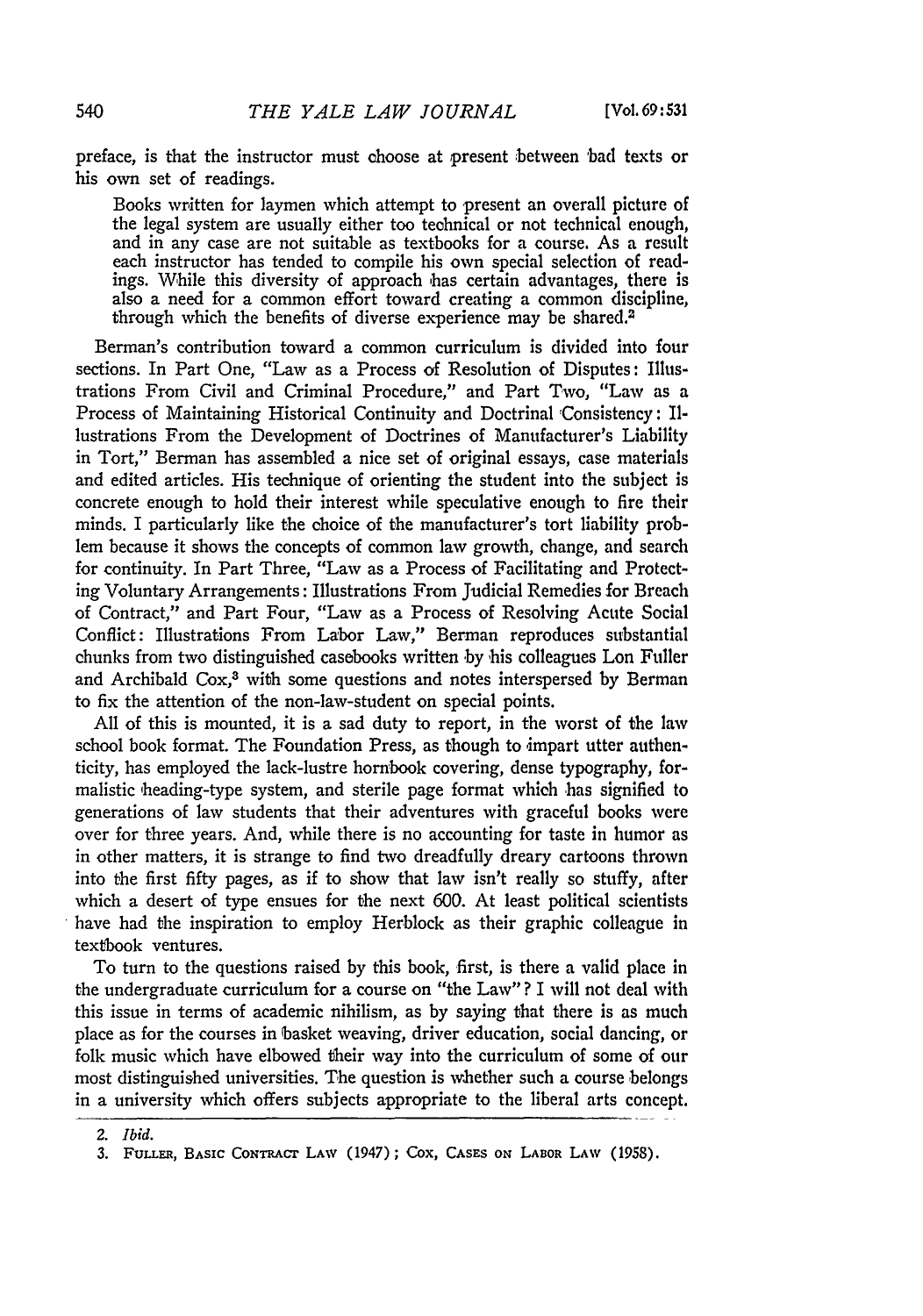## *REVIEWS*

At this level, two possible objections to a course in Law might be projected. One is that such a course is too career-oriented. Berman's text is clearly not vulnerable to that protest. The materials do not teach the law on any subject in the professional sense, nor do they aim to rehabilitate lawyers from their periodic lows in public esteem, nor to train students in the great American legal game of Judge-Watching. The basic question Berman raises: What is a system of law? If it is appropriate to say that a student leaves college incompletely equipped if he lacks an awareness of what is involved in the problems of science, history, literature, or politics, surely an ignorance of the process of law is equally damaging. Yet most undergraduates have astoundingly ignorant concepts about the legal process, and only a few will have this remedied by law-school work. While I would not suggest that an undergraduate who failed to take a course in a particular subject was doomed to eternal ignorance on that matter, self-education in the process of law is harder, and less likely, for the arts graduate than his obtaining a generalist's grounding in history or economics or sociology, fields in which books for laymen are more frequently and better written than in the field of law. In short, I see no validity in a criticism of a course on Law such as Professor Berman's on the basis that it represents a careerist intrusion into the liberal arts cloister.

Another possible objection is that the undergraduate is not prepared for such a course. Sometimes this is urged on the ground of his tender years. Sometimes, it is suggested in terms of the undergraduate's lack of mastery of the rudiments of economics, history, government, and the like, which are described as necessary prerequisites for a consideration of law. Neither argument is persuasive. Those law professors who teach undergraduates usually come away pleasantly surprised at their capacity to handle legal materials, when properly presented, and it is hard to see that a college senior, only one year away from his entrance to law school (were he to choose that course) is so incompletely endowed as to bar him from work in legal processes. More important, the kinds of questions which flow from the Berman materials-the transfer of social conflicts into courts, the reasoning method in law, the comparison of procedural systems in America with those on the Continent-complement intellectual inquiries in main areas of the liberal arts curriculum and are concerns worth the attention of an undergraduate seeking to understand what society is and how it functions.

The second major question raised by the Berman book deals with course content. **My** main reaction is not to disparage what Berman has placed in his collection, which I find for the most part attractive, but to question what he has omitted, which seems too much and too fundamental.

For example, no use is made of available documentary materials to portray a legal proceeding from its beginning *t6* its end. The only thing in Berman's book which comes near to this is the report of a demonstration of a pretrial conference in federal court.4 Surely there was no need to rely on a mock trial when tons of original records and transcripts beckon for skillful editing and

<sup>4.</sup> Pp. 134-49.